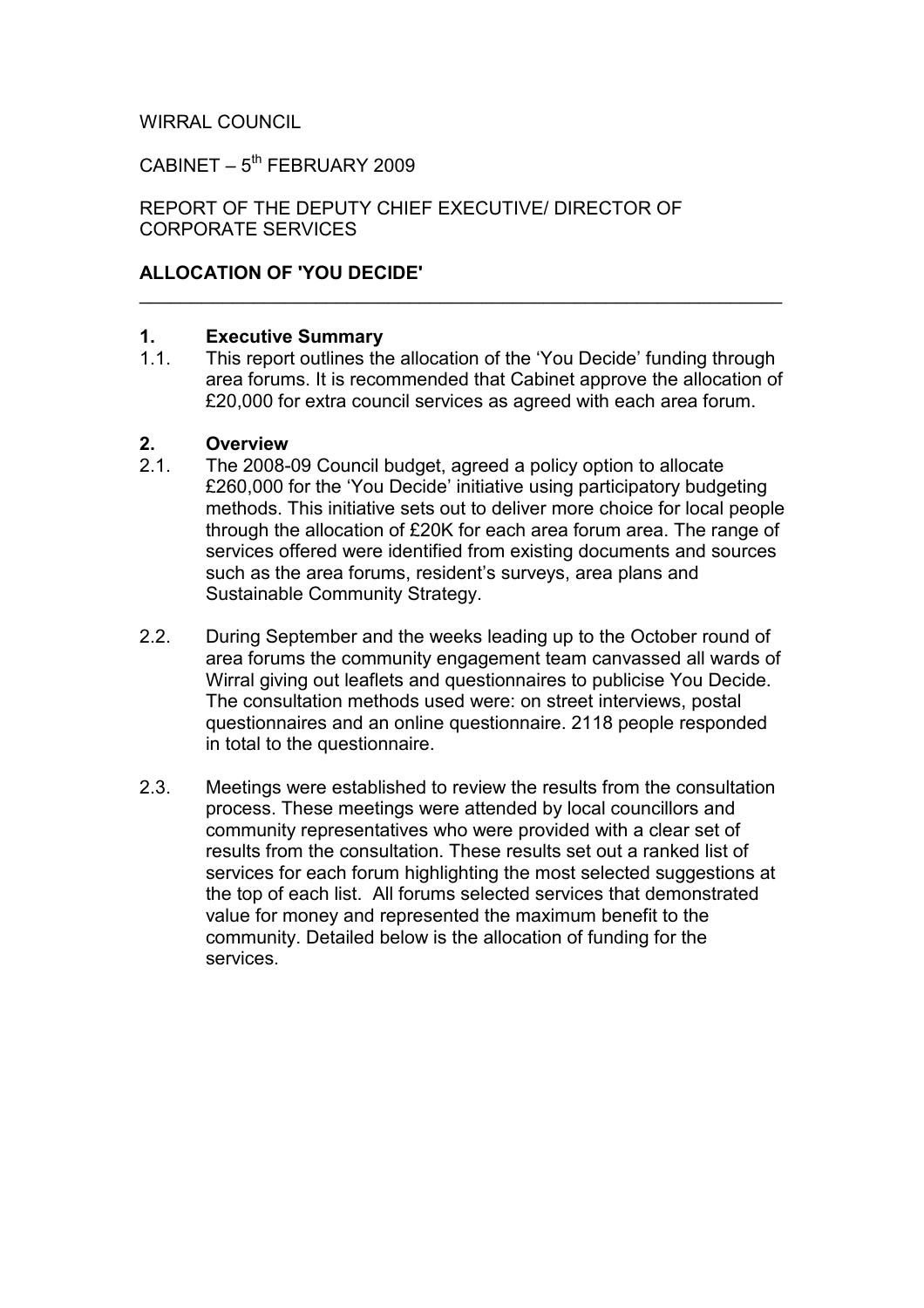| <b>Area Forums</b>                     | <b>Sports and</b><br><b>Youth Activity</b> | <b>Cleanliness</b> | <b>Safety</b> | <b>Environment</b> | <b>Road Signs</b> | <b>Education</b> |
|----------------------------------------|--------------------------------------------|--------------------|---------------|--------------------|-------------------|------------------|
| Oxton and Prenton                      | £10,000.00                                 | £5,000.00          |               | £5,000.00          |                   |                  |
| Bebington and<br>Clatterbridge         | £7,500.00                                  | £4,000.00          | £4,550.00     | £1,400.00          | £2,520.00         |                  |
| Liscard and Seacombe                   | £11,500.00                                 | £3,700.00          | £1,500.00     |                    | £2800.00          | £500.00          |
| Greasby Frankby Irby<br>Upton          | £8,000.00                                  | £6,000.00          | £6,000.00     |                    |                   |                  |
| Bromborough and<br>Eastham             | £12,000.00                                 | £8,000.00          |               |                    |                   |                  |
| Heswall Pensby and<br>Thingwall        | £12,000.00                                 | £5,000.00          |               |                    |                   | £3,000.00        |
| Leasowe Moreton and<br>Saughall Massie | £11,000.00                                 | £2,000.00          |               | £3,500.00          | £3,500.00         |                  |
| New Brighton and<br>Wallasey           | £4,000.00                                  | £10,000.00         | £6,000.00     |                    |                   |                  |
| Birkenhead and<br>Tranmere/Rock Ferry  | £10,500.00                                 | £5,000.00          | £4,500.00     |                    |                   |                  |
| <b>West Wirral</b>                     | £12,000.00                                 | £3,000.00          |               |                    | £5,000.00         |                  |
| <b>Bidston and Claughton</b>           | £6,500.00                                  | £5,000.00          | £5,000.00     | £1,000.00          |                   |                  |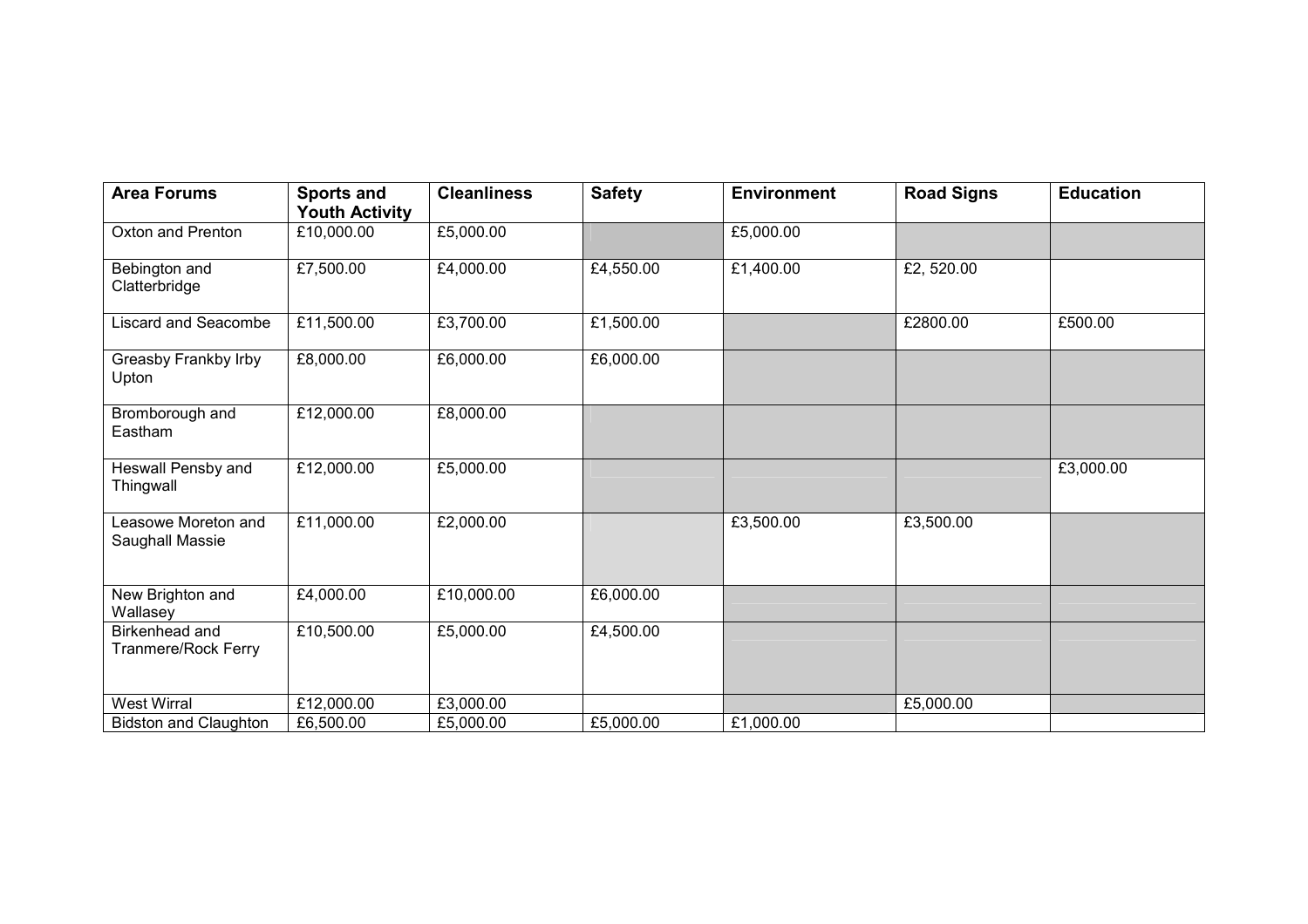# 4. Older People's Parliament and Youth Parliament £20K:

4.1. Council also allocated £20K each to the OPP and YPP. As these are much smaller amounts intended to cover the whole of the borough, it is suggested that allocation of this money takes place after Cabinet has approved the allocation from area forums. This will enable OPP and YPP to identify any gaps in relation to their areas of interest and ensure that services are purchased appropriately.

# 5. Evaluation:

5.1. As a pilot project, evaluation of the process and its outcomes will form a key part of reporting. Focus groups took place in December 2008 with participants from You Decide to evaluate their experience of the process itself and assess the impact it has had on people's sense of involvement in their communities. This information has now been analysed and an evaluation report will be presented to Cabinet on 19<sup>th</sup> March.

# 8. Financial implications

8.1. Council has agreed the sum of £20K per forum area, totalling £220K. This budget will be part of corporate policy and paid out to services when Cabinet has approved the allocation.

# **9.** Staffing implications<br>9.1. The cost of staffing inve

The cost of staffing involved in the provision of services was included in the 'menu prices on the questionnaire'. There are additional staffing implications for corporate policy in that workloads are already substantial and demanding and area coordinators are currently expected to deliver this programme within existing staff resources. Service areas will also be expected to ensure that staff time is included in the quote and costs.

### 10. Equal Opportunities implications

10.1. Following equality impact assessment of the area forums, a risk has been identified that some sections of the community are not being engaged or are attending the forums. These groups were targeted giving them an equal chance to participate.

### 11. Community Safety implications

11.1. There are potentially positive impacts for community safety as forums have chosen to purchase additional community safety services

# 12. Local Agenda 21

12.1. There are potentially positive impacts for the environment as forums have chosen to purchase additional community safety services

### 13. Planning implications

13.1. There may be potential planning implications related to some of the 'services for sale' that were selected in the questionnaires.